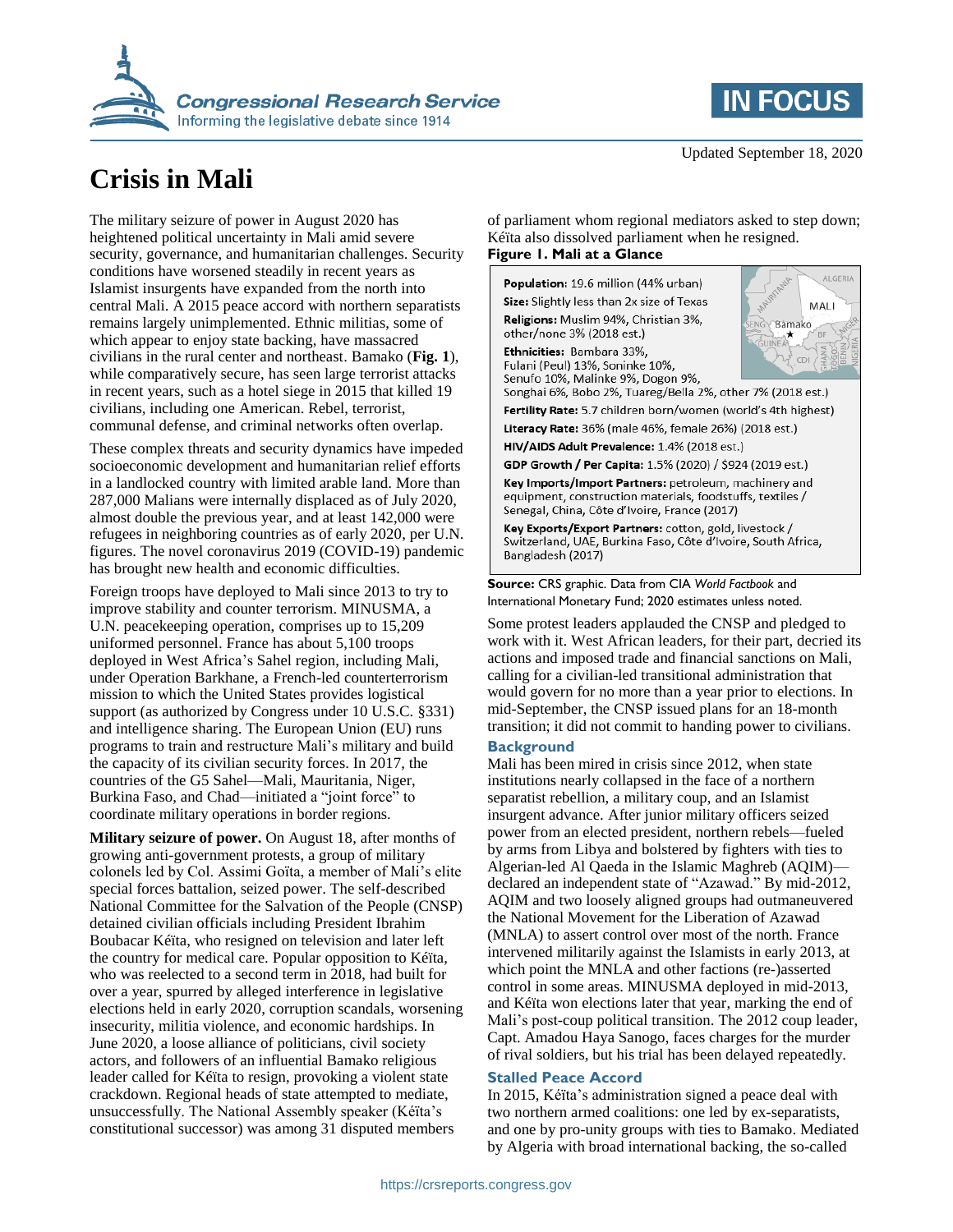Algiers Accord aimed to address northern political grievances, reestablish state authority in the north, and isolate designated jihadist groups, which were not party to the talks. Implementation has lagged, however, while conflicts have multiplied and spread.

Today, state actors remain absent from much of the north and, increasingly, central Mali (which is outside the scope of the accord). Signatory armed groups have not disarmed, and maintain parallel administrative structures in some areas. Jihadist groups have acted as spoilers, and maintain ties to some formerly allied signatory groups. U.N. sanctions monitors have also reported the involvement of signatory group members in drug trafficking, ethnic violence, and cooption of humanitarian aid, along with state official involvement in protection rackets and obstruction of the peace process. New armed factions have emerged since 2015, with varying views of the peace accord and the state.

The design and process behind the 2015 accord may also have contained the seeds of further destabilization. While the accord is structured as a deal between Bamako and the north, there is an armed struggle *within* the north over territory, trafficking routes, patronage, and revenge. The talks granted concessions to a relatively small number of actors who had taken up arms, alienating others who felt victimized by the state and/or by signatory groups. The mediators ruled out discussion of federalism or altering the secular underpinning of Mali's political system, issues with wide resonance in and beyond the north. Some Malians, including then-President Kéïta, have proposed peace talks with Malian-led Islamist armed groups, but the idea remains controversial, and Western donors have opposed it.

#### **Islamist Insurgency**

In 2017, AQIM's Sahel branch merged with an offshoot and two local affiliates to form the Union for Supporting Islam and Muslims (aka JNIM), led by Iyad Ag Ghaly, a Malian ethnic Tuareg. JNIM has since claimed attacks on U.N., French, and state targets in Mali and Burkina Faso. In 2018, JNIM attacked the G5 Sahel joint force headquarters in central Mali, forcing it to relocate to Bamako. A separate AQIM offshoot has affiliated with the Islamic State and claimed the 2017 deadly ambush of U.S. soldiers in Niger.

These groups have proven resilient, withstanding French strikes on top leaders and exploiting local grievances and communal tensions. They have expanded their areas of operation, enlarged their recruitment base, killed dozens of soldiers in attacks on local military outposts, and forced the retreat of state and rival actors by targeting civilian officials, traditional leaders, and individuals accused of colluding with the state and/or the French. Abuses by state security forces and ethnic militias may fuel recruitment by offering a means of self-defense and retribution.

# **U.N. Peacekeeping Operation**

The U.N. Security Council has tasked MINUSMA with supporting implementation of the 2015 peace accord as a "primary strategic priority," most recently under Resolution 2531 (2020). Support for stabilization and the restoration of state authority in central Mali is the mission's "second strategic priority," followed by protection of civilians and other tasks. MINUSMA has struggled with logistical and force protection challenges. Many troop contingents are reportedly underequipped; African troops (who make up most of the largest contingents) have suffered the most

fatalities in violent attacks by far. As of mid-2020, nine U.S. staff officers were serving in MINUSMA. MINUSMA is not explicitly authorized to pursue counterterrorism, but can provide logistical support to the G5 force if reimbursed. **U.S. Policy and Aid**

Undersecretary of State for Political Affairs David Hale testified to Congress in early 2020 that U.S. "diplomatic efforts are focused on supporting the 2015 Algiers Peace Accord, which remains the best mechanism for achieving a peaceful and reconciled Mali." He stated that broader U.S. engagement in the Sahel "promotes inclusive and just political systems; advances regional security by combatting violent extremists and traffickers; and encourages economic growth and opportunity through sustainable development and increased American investment." In March 2020, the State Department appointed Dr. J. Peter Pham to serve as the first U.S. Special Envoy for Sahel Stabilization.

The State Department and U.S. Agency for International Development (USAID) allocated \$130 million in bilateral aid for Mali in FY2019 (excluding food aid), and \$89 million in additional emergency humanitarian assistance. Mali participates in the State Department-led Trans-Sahara Counter-Terrorism Partnership (TSCTP), but it has not been a major regional recipient of U.S. military aid since the 2012 coup. U.S. security assistance has focused on defense sector reforms and building the counterterrorism capacity of Mali's internal security forces. Mali's designation under the Child Soldiers Prevention Act of 2008 (Title IV of P.L. 110-457) triggers restrictions on certain U.S. security aid; in FY2020, President Trump waived most of these for Mali, citing national interest, as permitted under the Act. Since 2018, DOD has sought to scale back its counterterrorism footprint in West Africa, with uncertain implications for Mali and U.S. support to France's Operation Barkhane.

As of mid-September, the State Department had not determined whether the CNSP's actions constituted a "coup d'état" with regard to §7008 of foreign aid appropriations legislation (most recently, P.L. 116-94 Division G), which would impose restrictions on certain aid to Mali's government (notably, military aid). On August 21, Special Envoy Pham stated that the Administration had suspended support for Mali's military pending further review.

Via the U.N. Security Council, the United States has helped shape MINUSMA's mandate and a U.N. sanctions regime established in 2017. In line with Council actions, the United States has designated five individuals for financial sanctions under a Mali-specific Executive Order. (Other Malian individuals and groups are designated for U.S. and U.N. global terrorism sanctions.) The State Department allocated \$347 million for MINUSMA's budget in FY2019; separate U.S. programs support African troop and police contributors. In early 2020, U.S. diplomats at the U.N. called for MINUSMA to be downsized and reoriented toward civilian protection in central Mali, and for sanctions designations "on all sides of the conflict"—a possible reference to government actors. The Security Council renewed MINUSMA's mandate in June without the proposed scope change, and Council members have not made new Mali sanctions designations to date.

**Alexis Arieff**, Specialist in African Affairs